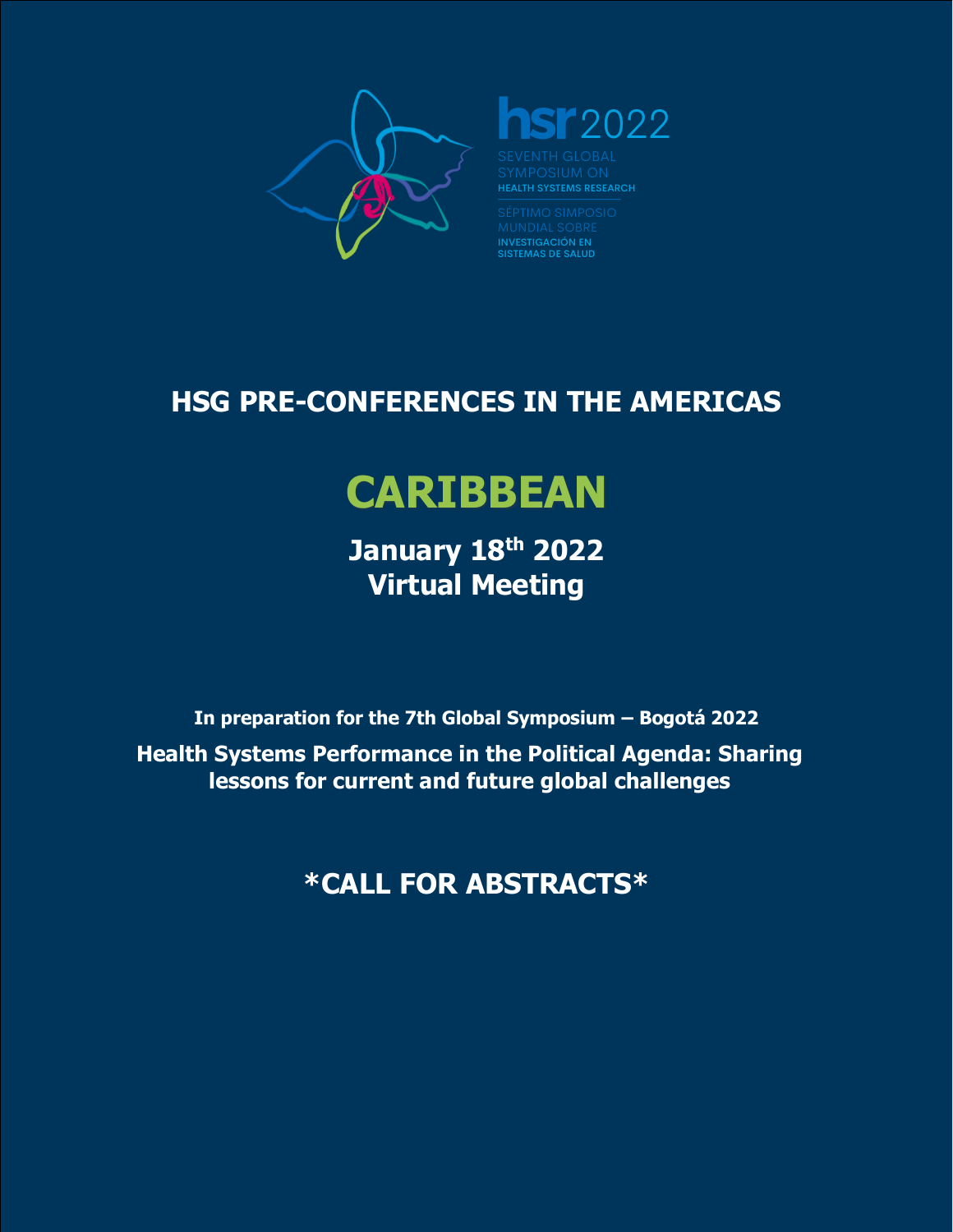# **III HSG PRE-CONFERENCE IN THE AMERICAS**

**Health Systems Performance in the Political Agenda: Sharing lessons for current and future global challenges**



**hSr**2022 **SEVENTH GLOBAL** SYMPOSIUM ON

> SÉPTIMO SIMPOSIO MUNDIAL SOBRE INVESTIGACIÓN EN<br>SISTEMAS DE SALUD





**Solution Construct Property September 1998**<br>The Organization **Construct Property Americas** 

**Co- Sponsors**

**COP4HPSR** Caribbean Community of Practice<br>for Health Policy and Systems Research

















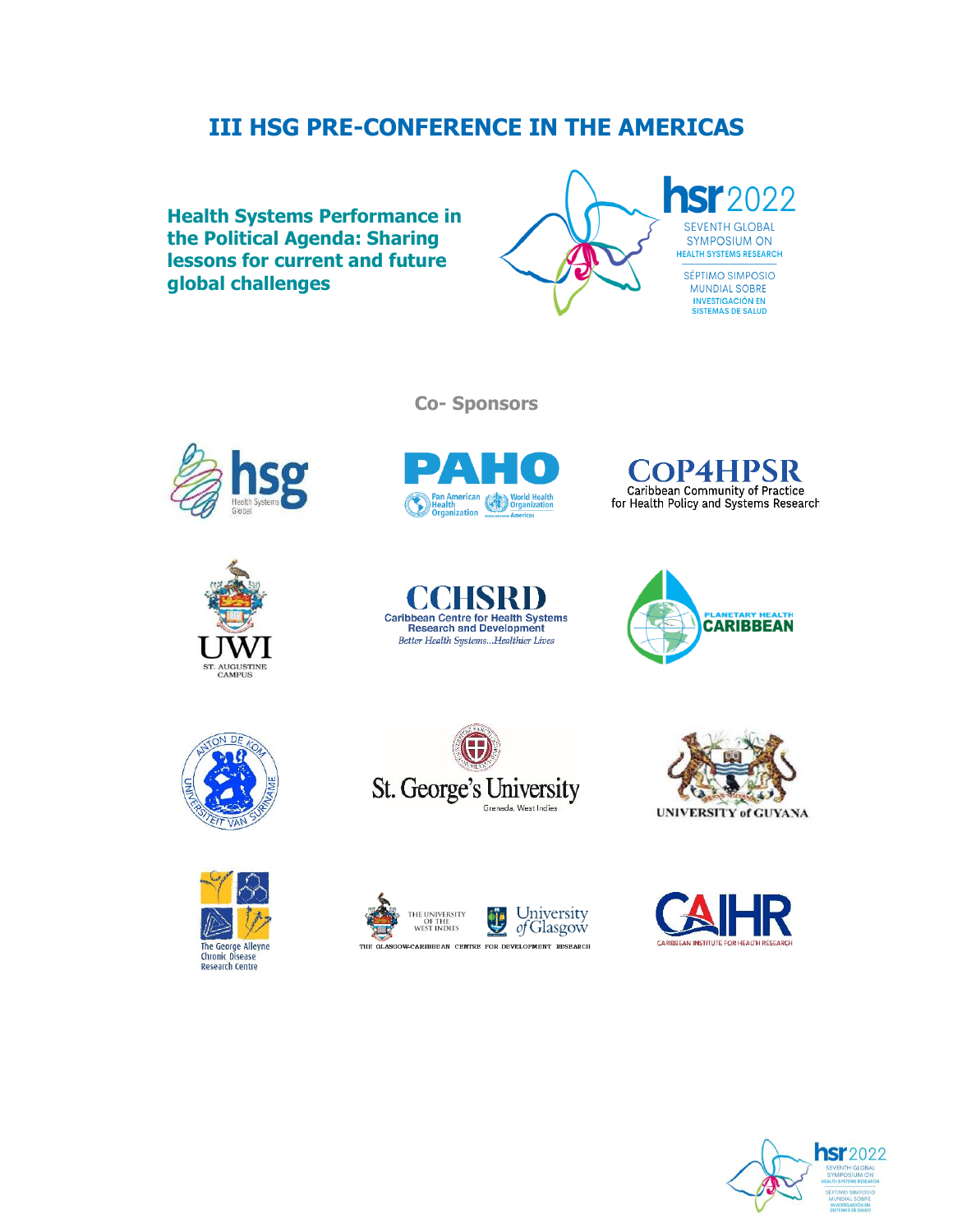# **Background**

#### **7th Global Symposium on Health Systems Research 2022 in Colombia**

Health Systems Global (HSG) is the international society that organizes a symposium every two years to bring together academics, policymakers and members of the civil society involved in health systems and policy research.

After the Montreux 2010, Beijing 2012, Cape Town 2014, Vancouver 2016, Liverpool 2018 and Dubai 2020 meetings, Bogotá, Colombia was chosen as the venue for the next Global Symposium.

In this edition the main theme is "**Health Systems Performance in the Political Agenda: Sharing lessons for current and future global challenges**".

We invite you to take part in the LAC HSG Pre-Conference Cycle which seeks to promote regional exchange on health systems and services issues, in preparation for the global meeting in Columbia.

## **HSG Pre-Conferences in the Americas**

The main objective of this third Pre-Conference Cycle in the Americas is to enhance the debate on the design and implementation of policies for more equitable and effective health systems and services, with a focus on Latin America and the Caribbean.

The purpose of these events is twofold: on the one hand, to generate a space for local exchange on the most relevant experiences and transformative visions, which will fuel a necessary debate on health systems. Secondly, to support the selected abstracts for this preconference for presentation at the Global Symposium to be held in Colombia.

With the purpose of bringing together researchers and policymakers to address issues related to health systems in the region, the aims of the pre-conference are:

- To promote the exchange of experiences between researchers and policymakers around interdisciplinary discussion tables.

- To stimulate the presentation of abstracts by Latin American and Caribbean authors in the Call of the Global Symposium.

- To strengthen the Latin American and Caribbean presence and presentation of studies on health systems and policies in the Symposium.

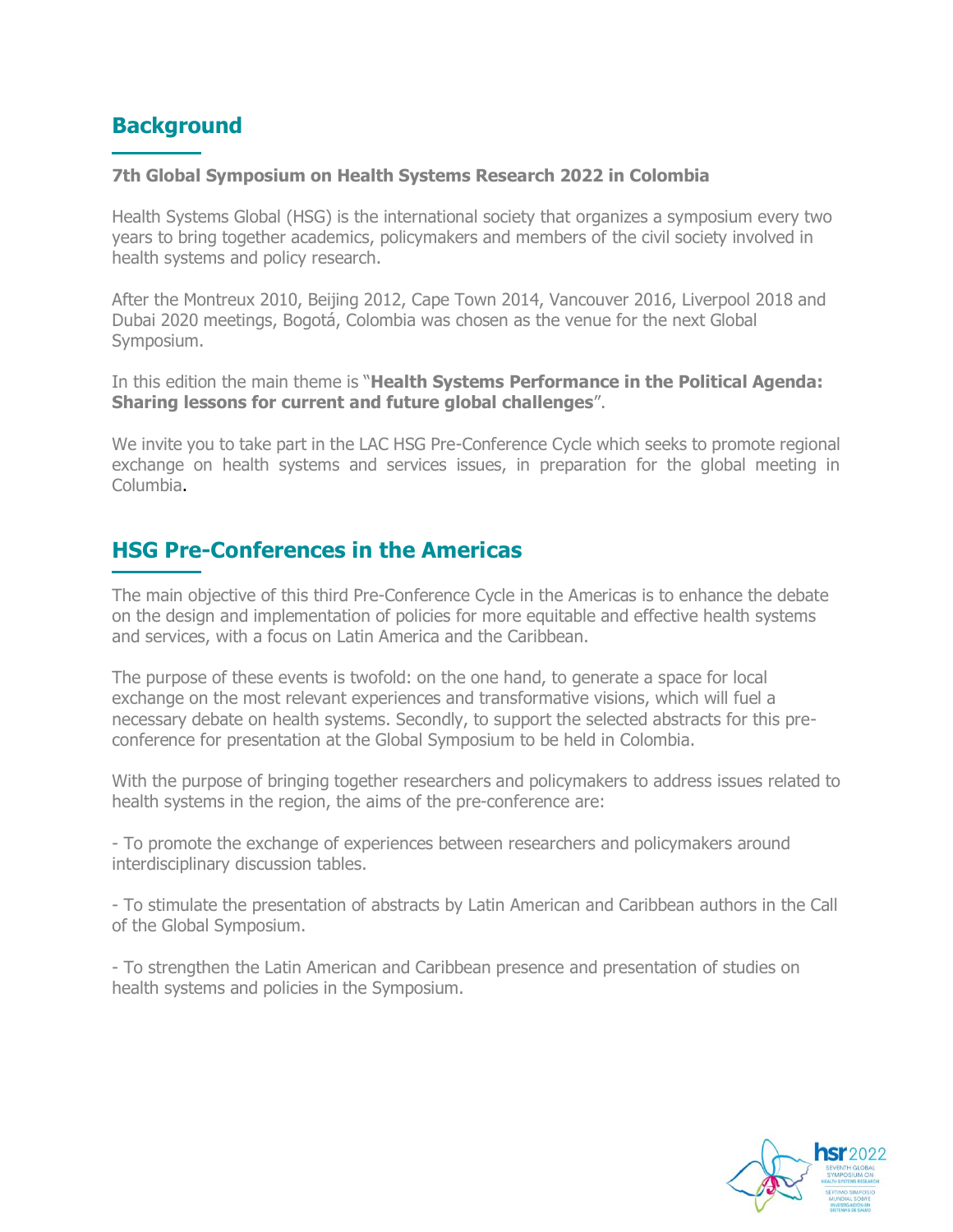#### **Health Systems Performance in the Political Agenda: Sharing lessons for current and future global challenges**

Health systems face significant challenges all around the world. The experience of the COVID-19 pandemic reveals how valuable strong health systems are to society. At the same time, it has been laying bare weaknesses in service provision; intersectoral action; information systems; and governance, including community engagement; in low-, middle- and high-income settings alike. It has also shown us that now, more than ever, trust and solidarity are the central and most important values from which to build back stronger, more resilient health systems.

The role that global supply chains play, as well as the ability that state and non-state actors have to influence policy, calls for reflection on how the concept of power must be considered in policy development; intersectoral approaches; and the role that communities and individuals play. In addition, the ability to learn, both from own experiences and that of other country contexts, will be central for responding to this and future pandemics.

This Global Symposium must face the challenge of optimally sharing - and learning from - the experiences of the last two years. Strong health systems are built on the solid foundation of primary health care. This requires empowered communities as well as strong, responsive, and equitable public and private health facilities that reflect local needs and values. Within the health system, the capacity to analyze and respond to new research and emerging knowledge must be central for responding to existing and future health needs. The challenge ahead goes beyond the key function of service provision and should focus on the role that values such as trust, solidarity, equity, and social justice must play moving forward.

We aim to further the discussion to explore how to deal with the structural issues that all health systems face. We look forward to learning about how different contexts tackled challenges related to how the larger social, political, and economic determinants of health shape service provision; the training and deployment of human resources for health, and how valuable they are in light of their role during the pandemic; but most importantly, for how the intersection of politics and health policy influence the quality of care that all of us have access to. In light of this, we propose four sub-themes. Each of them considers structural and contextual components where COVID-19 is the main protagonist.

Expecting to see you in our events,

**Daniel Maceira, PhD. Executive Board Member of Health Systems Global Representing the Americas**

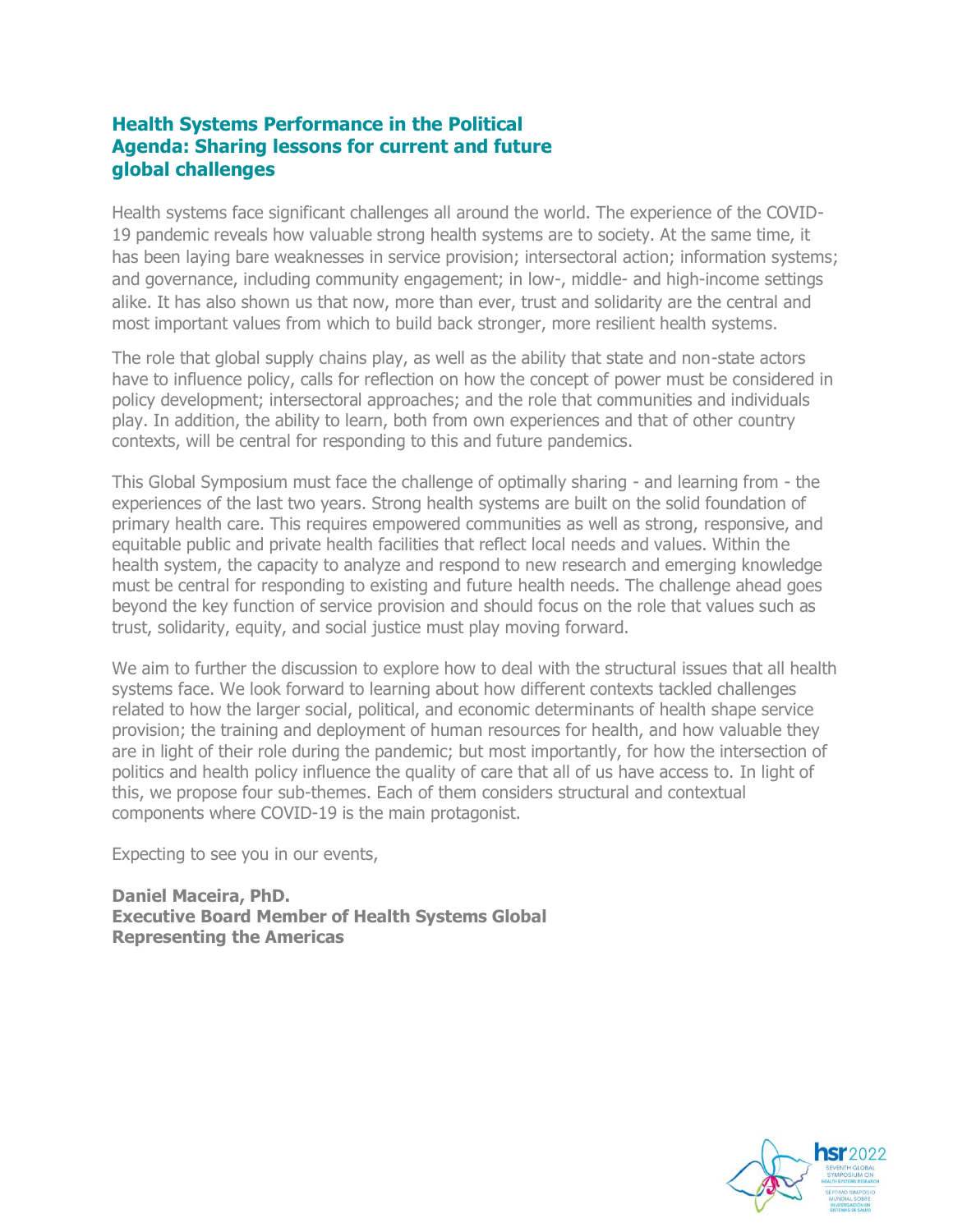**Sub-Theme 1: The politics and policies of health systems**

#### **STRUCTURAL**

Health systems can only build back trust if they are able to care for the whole of the population they are there to serve, while also being able to focus on historically excluded and vulnerable populations that are structurally marginalized.

This theme looks at participation and how people interact and engage with the health system, political leadership, the need for accountability, health system governance, and research capacity.

Guided by systems thinking and built on the solid use of quantitative and qualitative methods occurring in highly politicized environments and all income contexts, it explores how these components consolidate the sectoral agenda for health system reform as well as channel efforts towards particular approaches to improving health system performance.

#### **CONTEXTUAL/COVID SPECIFIC**

The pandemic has been revealing new challenges for health systems, including the need to revisit issues related to power and the role of politics, including the policy development process, and the essential place for all human rights, particularly the right to health.

In addition, it also showed that there is an urgent need for well-organized responses to global risks. This includes the need to close the gap between countries and regions in new and definitive ways, and how international and multilateral organizations can improve the response in all income settings.

Furthermore, the rise of misinformation increases the complexity of the COVID-19 vaccine rollout. The post-pandemic world calls for reimagining the role of civil society, and the responsibilities that global organizations such as Health Systems Global have to play in creating, debating, and disseminating experiences; promoting knowledge and technology transfers among countries between the Global North and South; and resetting health care systems to address the pandemic.

How have the different political landscapes affected health system responses to the pandemic? What are the risks and opportunities that health system reform opens as a result of these past two years? And, how do the different stakeholders and their voices impact the way we address global health challenges?

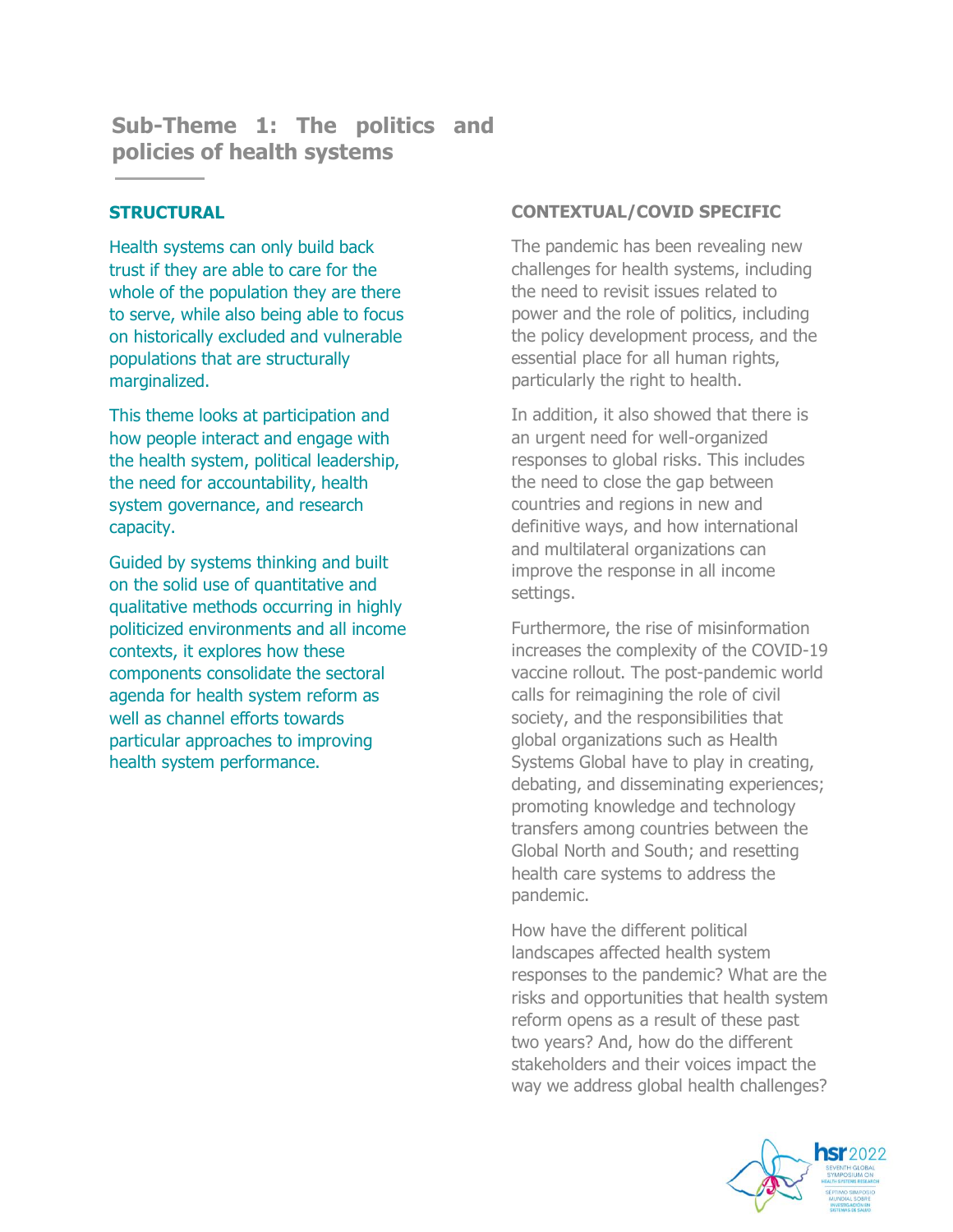**Sub-Theme 2: Intersectoral collaboration and integrative governance on the road for health in all policies**

#### **STRUCTURAL**

Throughout the world, health is considered a societal good, and equitable approaches to address health disparities require responses from, and coordination with, other sectors such as social protection, education, trade and transportation, agricultural and industrial sectors.

Additionally, it is important to understand how these sectors are impacted by societal changes such as those occurring in labor markets and the economy overall. Designing comprehensive social policies requires acknowledging how social determinants and policies interact with and feed each other, moving from partial approaches to sustainable solutions.

This theme will explore how the complexity found in the interactions of different actors impacts the larger social, political, macroeconomic, and international trade determinants of health.

We call for policy experiences showing how these processes were integrated, and how they can be analyzed and better understood through the use of different methodological and theoretical approaches. This includes exploring how social policies, sustainable development goals, food security including quality of foodstuffs, environmental risks, and others affect and shape demands for healthcare provision.

#### **CONTEXTUAL/COVID SPECIFIC**

The experience of these past two years has shown how politics and policies from health and other sectors in society impact a health system's ability to respond. This requires an understanding of how crosssectoral coordination during this emergency took place, where intersectoral experiences for addressing health, social and economic effects of the pandemic can be leveraged to improve equity.

Particularly, we look to showcase an array of implemented initiatives, such as income compensations to families, tax reductions to goods and services producers, policies for distance working and learning, mobility constraints, and community arrangements to tackle jobs losses, that have impacted individual and collective responses to COVID-19 and the efforts to monitoring their impact. Furthermore, we seek to understand how to follow up with changes toward SDGs during and after the pandemic.

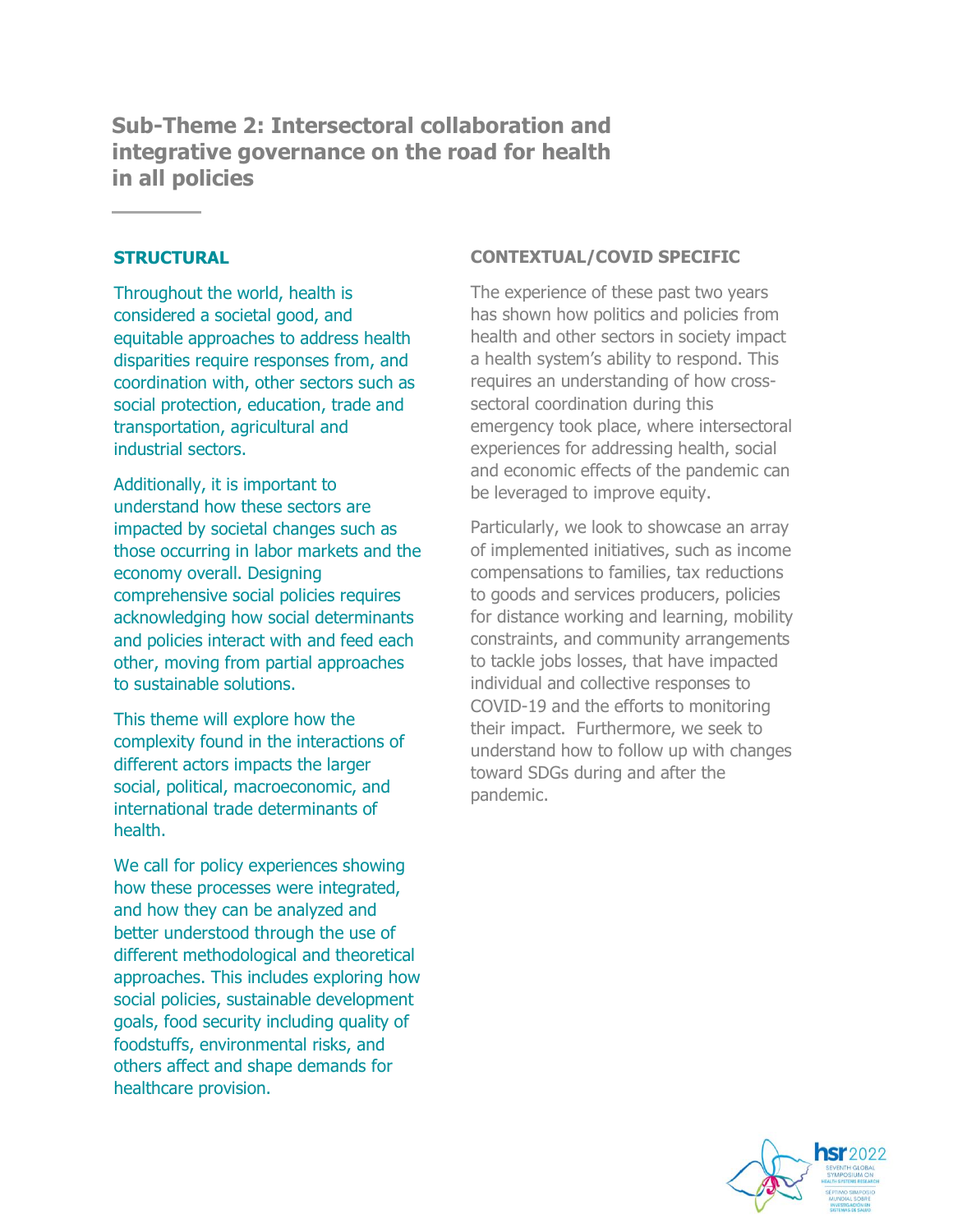**Sub-Theme 3: The changing dynamics of health provision models to promote equity, and the central role of human resources for health**

#### **STRUCTURAL**

A strong and well-performing health system contributes to enhancing the overall health ecosystem by increasing the use of evidence-based policies and the development of innovative partnerships that lead to improved coordination in providing health care. In many cases, the organizational characteristics of health care systems decentralization, fragmentation, public and private actors interacting at different levels, international donors require strong coordination efforts. This includes the need for improved accountability in the decision-making processes where corruption and nepotism may take hold.

As countries continue to experience double burdens of disease, alongside the emergence of new illnesses, health systems need to respond with improved approaches to deal with referrals across the different levels of care.

Human resources for health are at the core of this theme. How they engage with and are supported by the health system matters because it shapes the quality of care they are able to provide, as well as how they engage with the communities they serve in order to promote health. Different mechanisms for measuring performance, improving supportive supervision, and further developing capacity, as well as how to use monetary and non-monetary incentives, are just some of the several alternatives that can be applied, alone or in combination, to enhance the quality of care. This, in turn, can improve equity and increase trust levels in all levels of the health system.

#### **CONTEXTUAL/COVID SPECIFIC**

New processes and increased investment can improve health system performance. Emerging technologies like artificial intelligence, and the use of big data, can help to guide efforts. However, this requires priority-setting mechanisms across different levels of care and public social insurance-private donor coordination to tackle emergencies.

COVID-19 has had a strong effect on the prioritization of specific services. What have been the politics and policies that different countries have implemented when responding to the pandemic? How have health systems performed regarding the use of pharmaceutical and nonpharmaceutical interventions, such as lockdowns, social distancing, and contact tracing, among others? How are health systems preparing to provide for those that were neglected during lockdowns?

We call for studies on priority-setting processes and for how systems will ensure there is care for chronic illnesses, mental health, SRH, and adolescent health beyond reproductive services, as well as human resource responses to the pandemic. This includes capacity building at the service level, administrative, IT, communication skills development efforts, and reallocation of resources across levels of care, as well as institutional responses to COVID-19, like the institution of quarantines, contact tracing, wide-spread testing and vaccination campaigns, and different approaches to infection reduction and lethality.

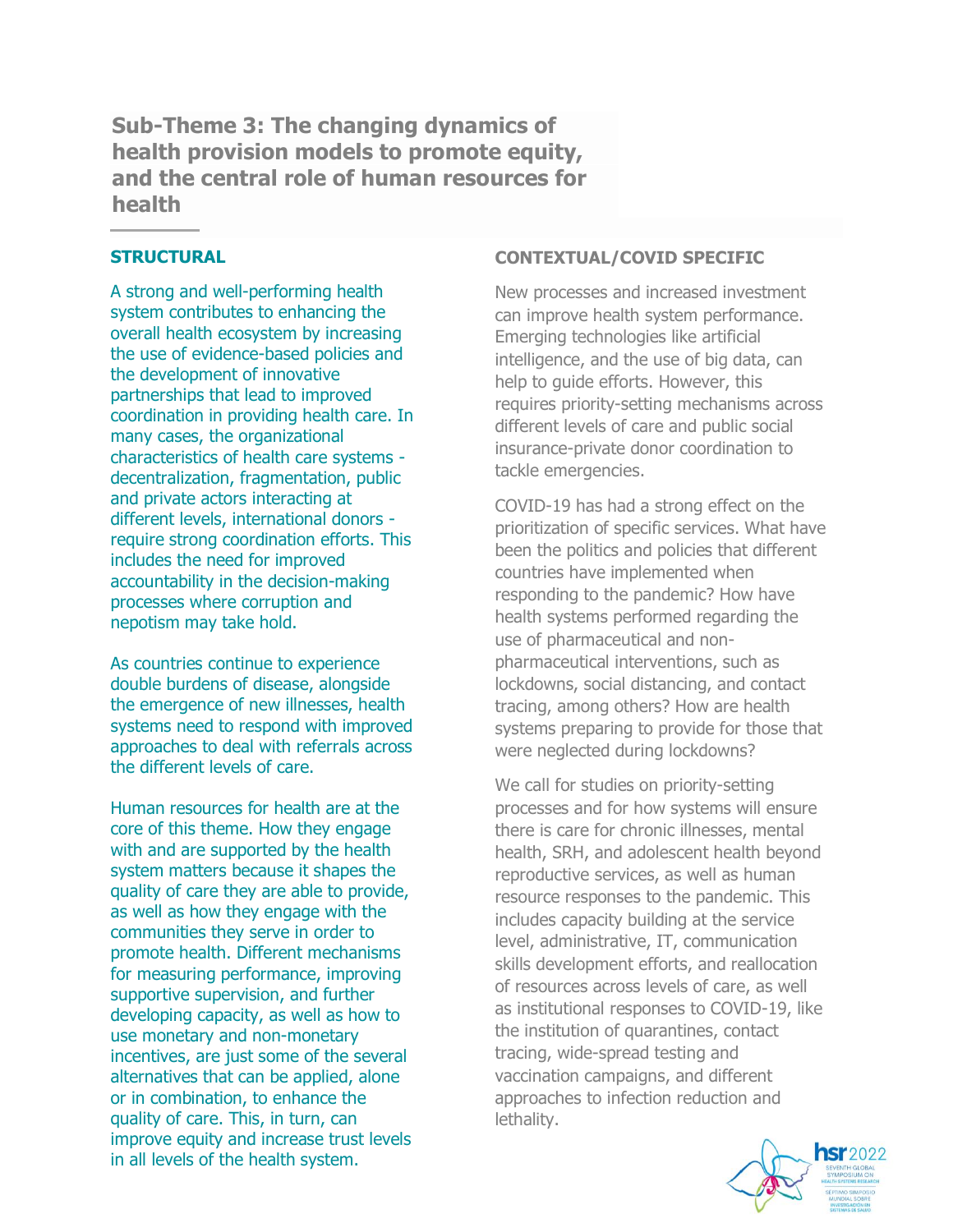**Sub-Theme 4: The role of comprehensive primary health care in promoting sustainability, and the contribution of new technologies**

#### **STRUCTURAL**

To build back better, stronger, and more resilient health systems, strategic investments in health are required. This includes clear efforts in developing stronger and more comprehensive primary health care models, that can go beyond the first level of care and can put people at the center as the core strategy for achieving higher quality and universal health coverage. It also requires an understanding of how health system reforms can be used to promote and increase inclusiveness, ensuring no one is left behind. This may consider innovative uses of social and community health insurance schemes, as well as other supply approaches to increase effectiveness and quality of care.

We also acknowledge that the architecture of any health system reform must be considered as processbased on the identification of needs and be built in a way that increases trust. We aim to identify and share national experiences of recent reforms, particularly in low- and middle-income countries, that include their goals; instruments, and implementation challenges in the policy-making process; and how political and community stakeholders interacted.

#### **CONTEXTUAL/COVID SPECIFIC**

The pandemic revealed the abilities of governments and communities to react to the unexpected, demonstrating how resilient they were in the emergency, and how they navigated health care system uncertainty.

The challenges faced now go well beyond biomedical risks. The current situation has brought to light central demands that have been historically neglected by health systems. These include how to provide effective mental health services more broadly, and how to deal with increasing domestic violence and substance abuse. We call for national and subnational financial responses to COVID-19, and resultant innovative approaches developed, both from the policy arena as well as at the community level; in organizing services; in managing essential health care services; and in addressing responses during mobility restrictions and contagion.

Particularly, we are interested in learning about the ability to facilitate access through new technologies and procedures such as digital prescriptions, virtual consultations, and cross-medical coordination. Finally, the institutional barriers that have been identified, as well as their impact on access and equity, will be central for local, national, regional, and global learning processes.